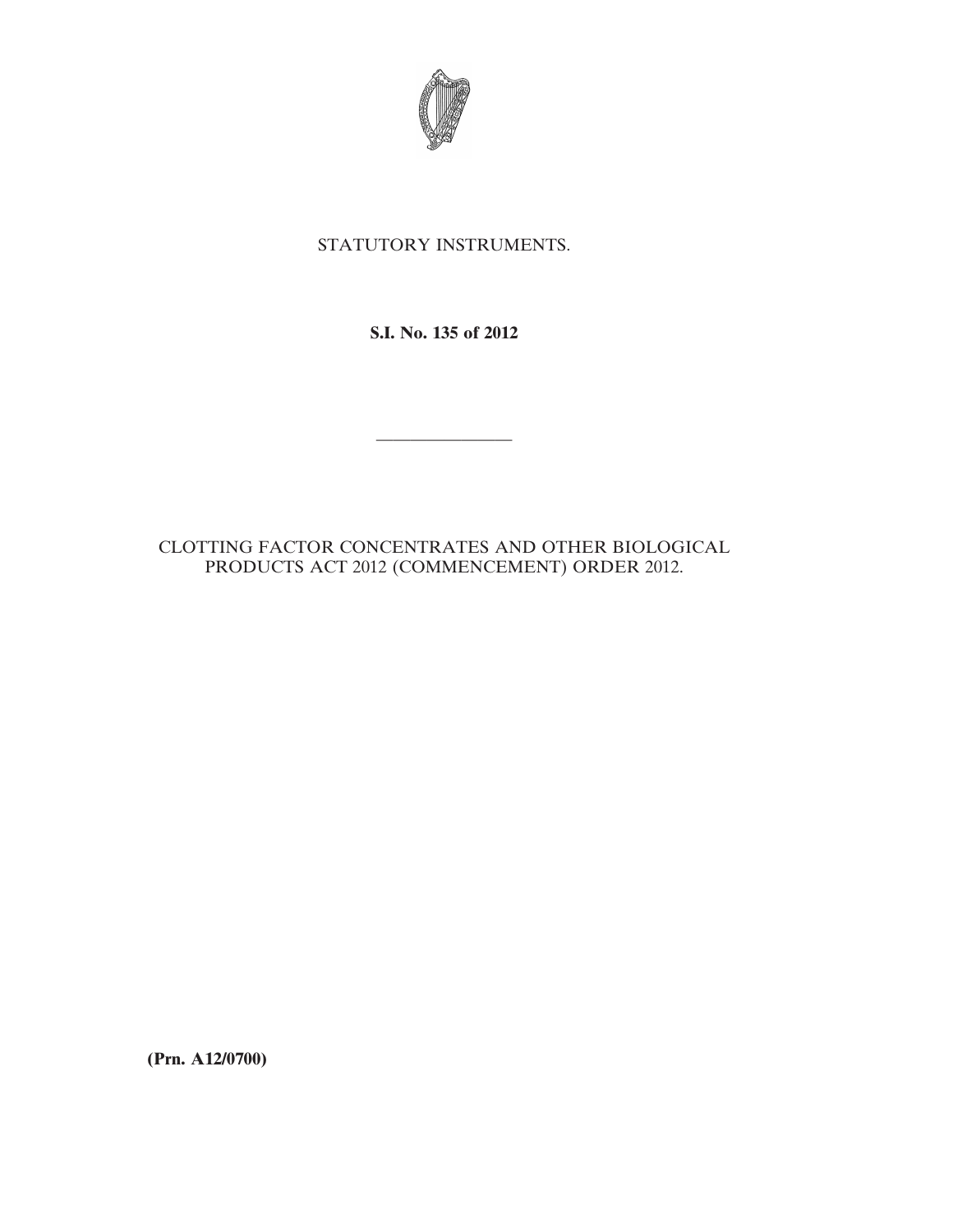## CLOTTING FACTOR CONCENTRATES AND OTHER BIOLOGICAL PRODUCTS ACT 2012 (COMMENCEMENT) ORDER 2012.

I, JAMES REILLY, Minister for Health, in exercise of the powers conferred on me by section 4(2) of the Clotting Factor Concentrates and Other Biological Products Act 2012 (No. 8 of 2012), hereby order as follows:

1. This Order may be cited as the Clotting Factor Concentrates and Other Biological Products Act 2012 (Commencement) Order 2012.

2. 30 April 2012 is appointed as the day on which the Clotting Factor Concentrates and Other Biological Products Act 2012 (No. 8 of 2012) comes into operation.

L.S.

GIVEN under my Official Seal, 17 April 2012.

> JAMES REILLY, Minister for Health.

*Notice of the making of this Statutory Instrument was published in "Iris Oifigiúil" of* 1*st May*, 2012.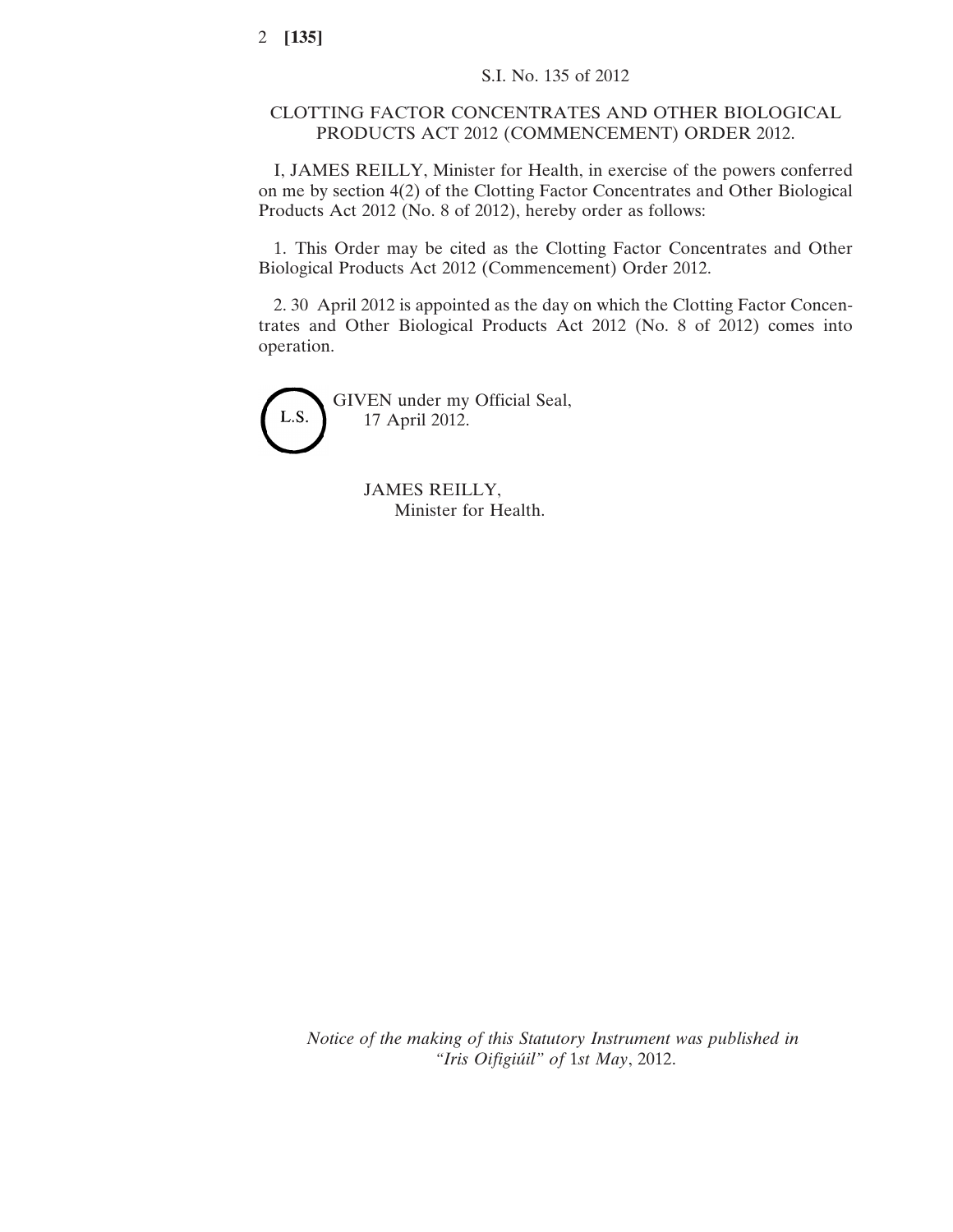## EXPLANATORY NOTE

*(This note is not part of the Instrument and does not purport to be a legal interpretation)*

This Order provides for the commencement of the Clotting Factor Concentrates and Other Biological Products Act 2012 (No. 8 of 2012).

This Act transfers responsibility for the procurement of the national stock of clotting factor concentrates and other biological medicinal products, used in the treatment of haemophilia and other coagulation, congenital or acquired disorders, from the Irish Blood Transfusion Service to St James's Hospital.